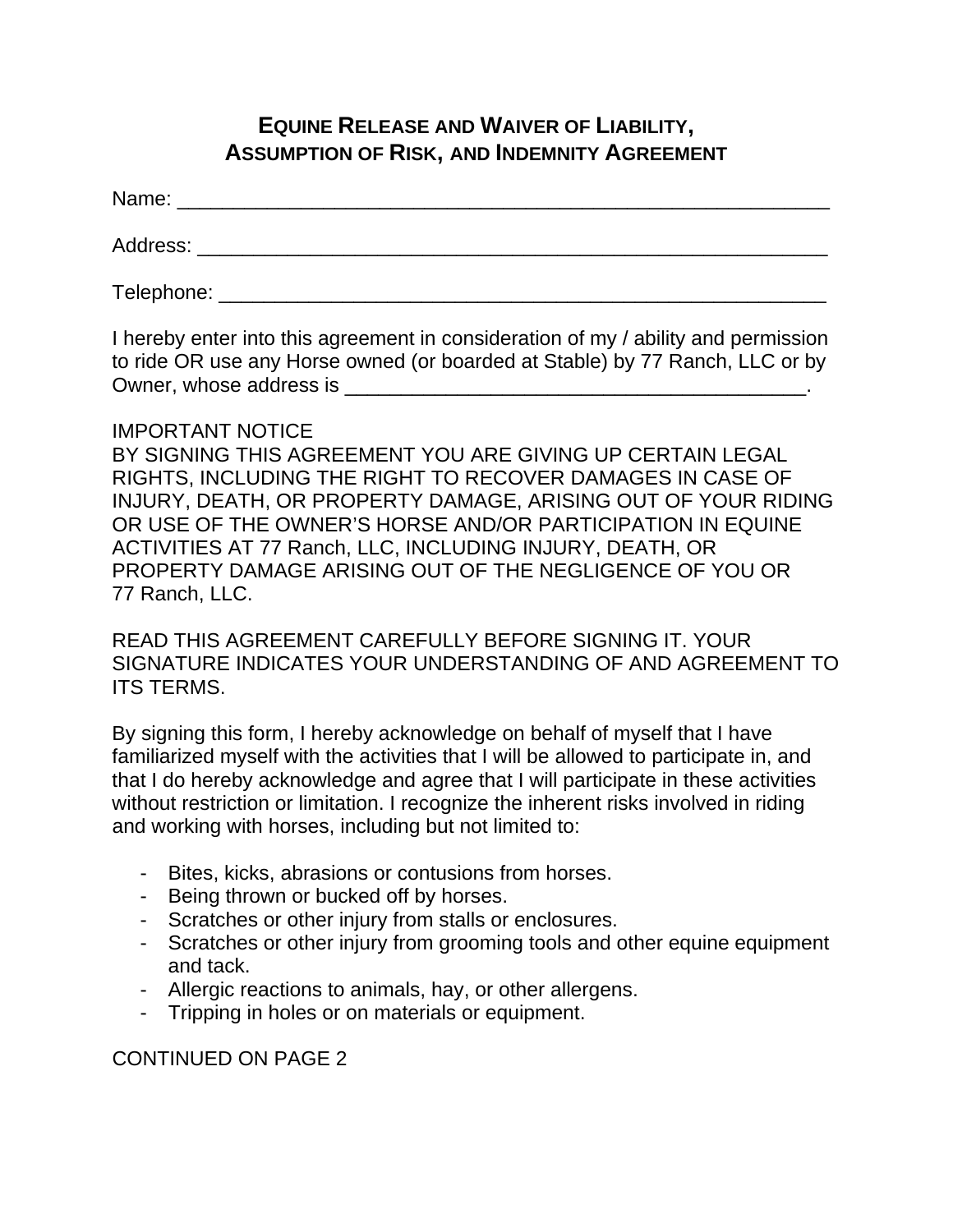Page 2

Slipping, falling, or otherwise being injured in the barn, in stalls, or on the grounds, which can be slippery, muddy, wet, or contain or present other hazards.

(Initial) \_\_\_\_\_\_\_

I hereby specifically forever waive and release 77 Ranch, LLC and its principals and agents from any liability for injury arising out of the inherent risks from riding, working or participating in a stable environment and/or with horses, as well as from the active negligence of 77 Ranch, LLC, its principals and agents.

(Initial) \_\_\_\_\_\_\_

By signing this agreement I hereby acknowledge that although there may be Supervision during my time spent at 77 Ranch, LLC, there will not be medical care on the premises and 77 Ranch, LLC and its principals and agents bear no responsibility for my health or medical care.

I agree to indemnify, save and hold harmless 77 Ranch, LLC and its principals and agents from and against any loss, liability, damage, attorneys' fees, or costs that they may incur arising out of or in any way connected with either my presence or participation at 77 Ranch, LLC or any acts or omissions of 77 Ranch, LLC and its principals or agents.

By signing this Agreement, and by initialing the paragraph below, I hereby acknowledge my complete understanding, agreement and consent to my presence and/or participation in the activities at 77 Ranch, LLC without restriction, without liability to 77 Ranch, LLC, its principals or agents, and with full knowledge and understanding of the disclosures, waivers, and releases herein.

(Initial) \_\_\_\_\_\_\_

CONTINUED ON PAGE 3